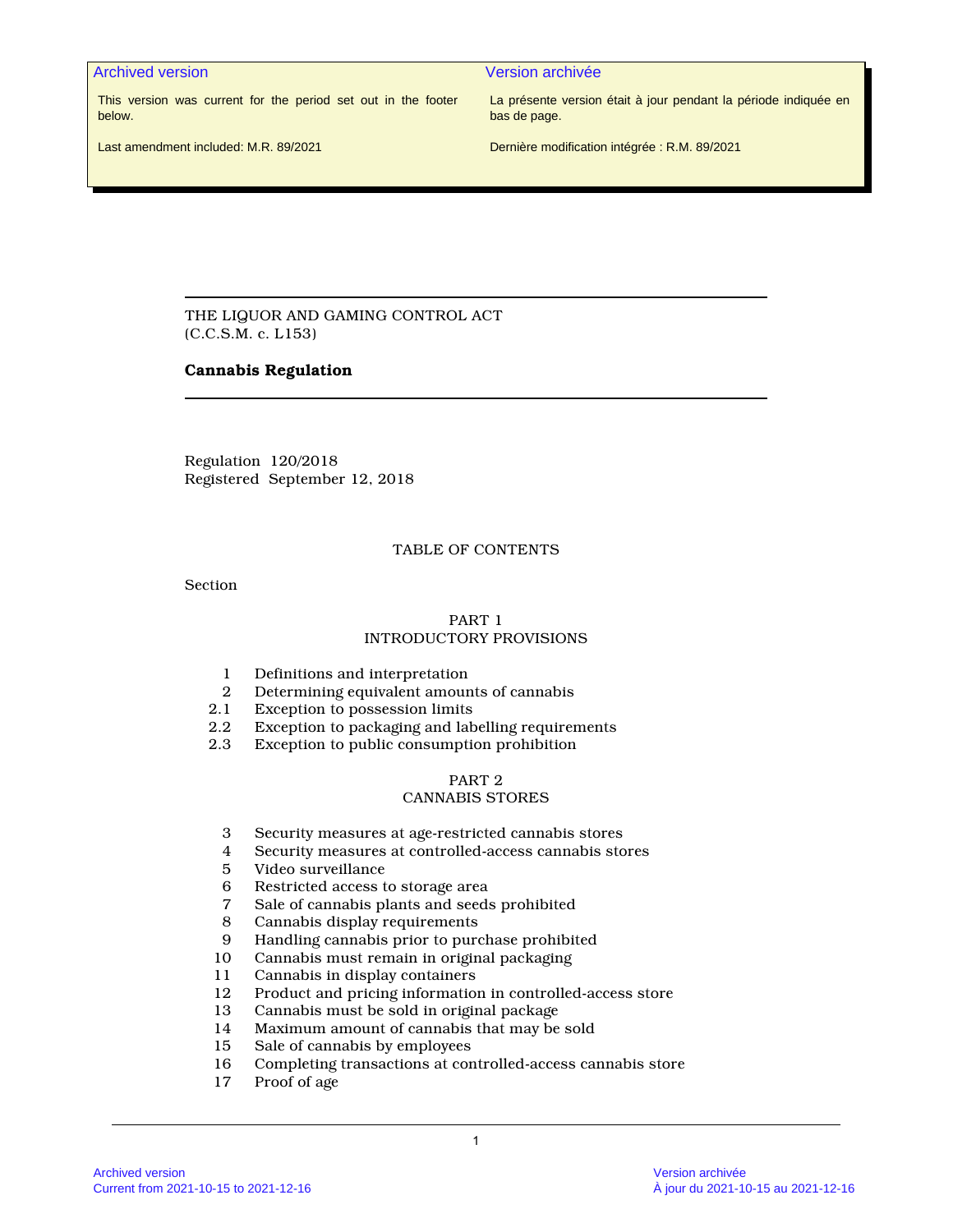- 18 Online sales<br>19 Age verificati
- Age verification
- 20 Payment prior to delivery
- 21 Packaging requirements<br>22 Delivery requirements
- Delivery requirements
- 23 Inventory management system<br>24 Inventory records
- 24 Inventory records<br>25 Reporting on inver
- Reporting on inventory
- 26 Inventory and sales records<br>27 Posting licence
- 27 Posting licence<br>28 Off-site storage
- 28 Off-site storage location requirements<br>29 Sale of organic solvents prohibited
- Sale of organic solvents prohibited
- 30 Materials to purchasers
- 31 No return of cannabis
- 32 Treatment of cannabis that cannot be sold
- 33 Employee and storage area access records
- 34 Employment of young persons

# CANNABIS DISTRIBUTORS

- 35 Storage facility approval required
- 36 Security measures at cannabis storage facility
- Restricted access to storage facility
- 38 Employee and storage facility access records
- 39 No employment of young persons<br>40 Cannabis to remain in original pa
- Cannabis to remain in original packaging
- 41 Delivery requirements
- 42 Disposal of cannabis that cannot be sold<br>43 Inventory management system
- 43 Inventory management system
- 44 Inventory records
- 45 Reporting on inventory
- 46 Inventory and sales records

# PART 4 GENERAL PROVISIONS

- 47 Employee security screening policy
- 48 Producing records and recordings to authority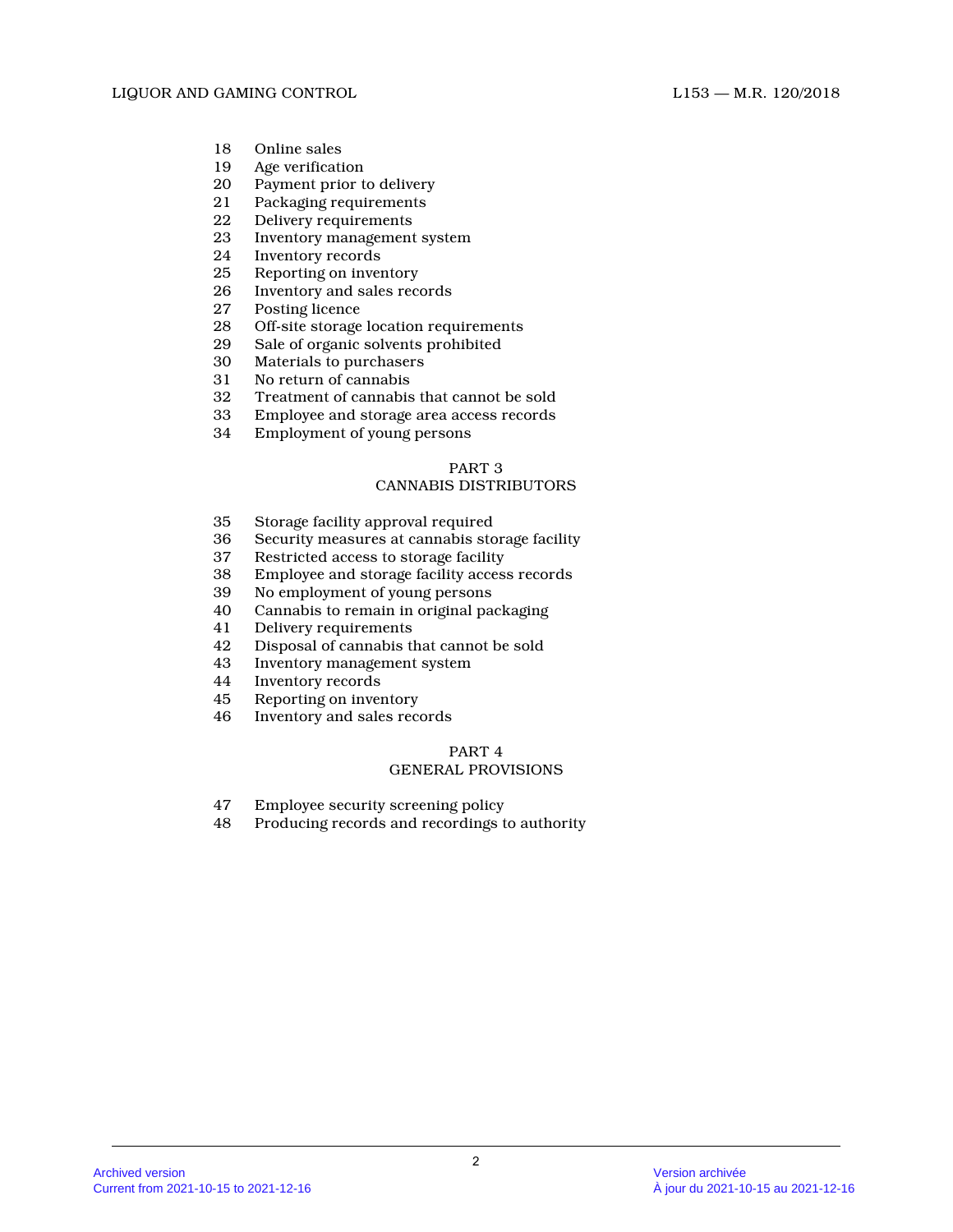# INTRODUCTORY PROVISIONS

# INTERPRETATION

# **Definitions**

**1(1)** The following definitions apply in this regulation.

**"Act"** means *The Liquor, Gaming and Cannabis Control Act* .

**"age-restricted cannabis store"** means a cannabis store that is the subject of an age-restricted retail cannabis licence.

**"cannabis producer"** means a person who is authorized to produce cannabis for commercial purposes under the *Cannabis Act* (Canada).

**"cannabis topical product"** means a product containing cannabis that is intended for direct or indirect use exclusively on external body surfaces, including hair and nails.

**"controlled-access cannabis store"** means a cannabis store that is the subject of a controlled-access retail cannabis licence.

**"display container"** means a container that allows a person to see and smell cannabis inside the container, but that does not allow a person to touch that cannabis.

# **"licensee"** means

- (a) the holder of a retail cannabis licence in Part 2;
- (b) the holder of a cannabis distributor licence in Part 3; and

(c) the holder of a retail cannabis licence or a cannabis distributor licence in Part 4.

**"retail area"** means the area of a cannabis store set out in the retail cannabis licence where members of the public may be present.

**"storage area"** means the area of a cannabis store set out in the retail cannabis licence where cannabis that is not available for immediate sale is stored.

**1(2)** For the purposes of this regulation,

(a) the holder of a retail cannabis licence and the principals of the holder are deemed to be cannabis store employees; and

(b) the holder of a cannabis distributor licence and the principals of the holder are deemed to be cannabis distributor employees.

M.R. 89/2021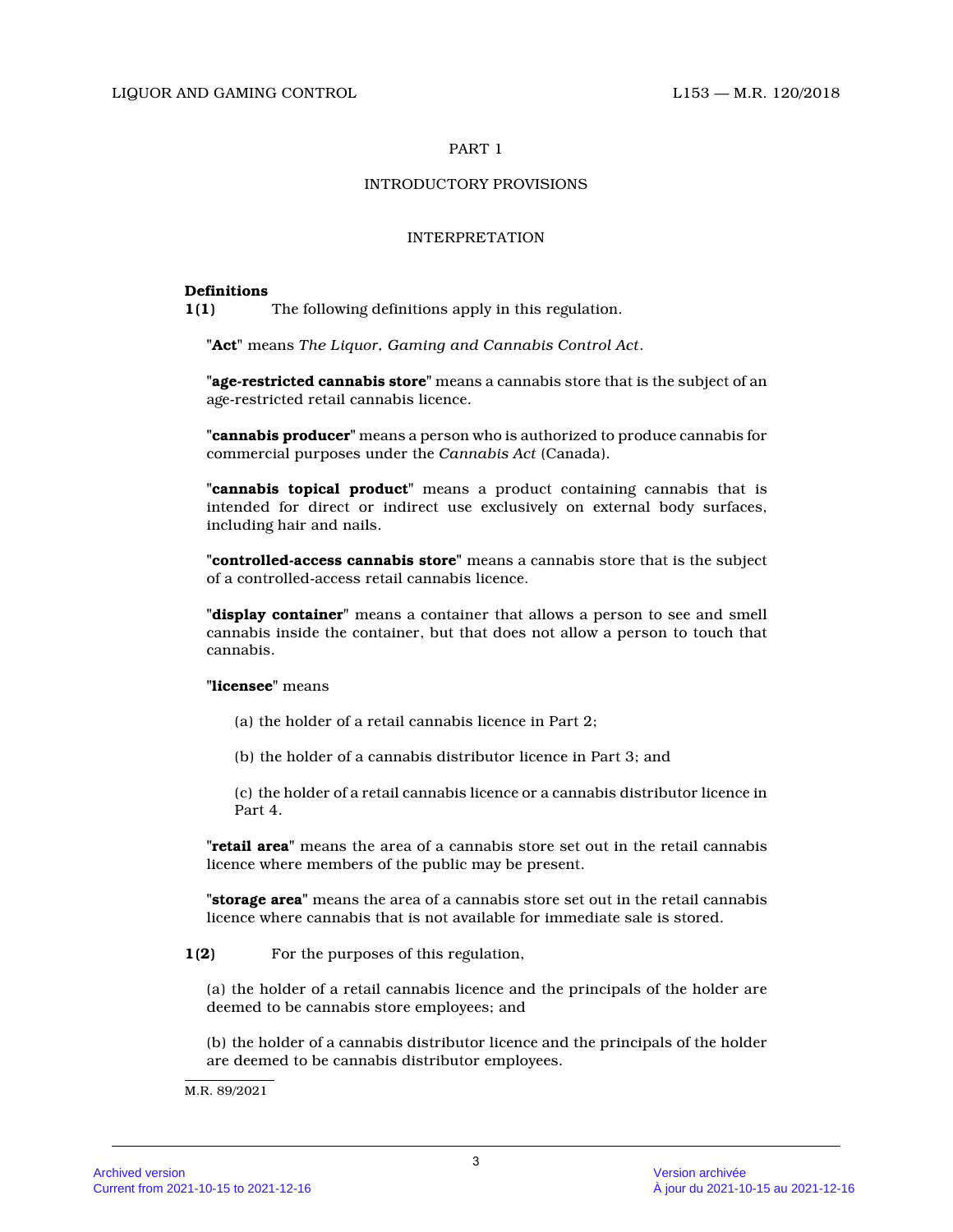# **Determining equivalent amounts of cannabis**

**2 2** For the purposes of the Act, the amount of a class of cannabis that is equivalent to  $1 \nsubseteq$  of dried cannabis is to be determined in accordance with Schedule 3 of the *Cannabis Act* (Canada).

M.R. 149/2019

# EXCEPTIONS TO PROHIBITIONS

# **Exception to possession limits**

**2.1(1)** Cannabis store employees and cannabis distributor employees may possess the equivalent of more than 30 grams of dried cannabis while in a cannabis store or premises where the sale or storage of cannabis has been authorized under the Act.

**2.1(2)** A person who is authorized or retained by a licensee to transport cannabis to the licensee or to deliver cannabis to customers of the licensee may possess the equivalent of more than 30 grams of dried cannabis in a public place while they are engaged in the transport or delivery of the cannabis as long as the person does so in a manner that is consistent with the conditions that apply to the authorization or retainer.

**2.1(3)** An inspector may possess the equivalent of more than 30 grams of dried cannabis if the inspector comes into possession of the cannabis while acting in the course of duty.

M.R. 149/2019

# **Exception to packaging and labelling requirements**

**2.2(1)** Cannabis store employees may possess cannabis that is not packaged, labelled and stamped in accordance with the requirements of subsection 101.15.2(2) of the Act if

(a) the cannabis is contained in a display container in the retail area of a cannabis store; or

(b) the cannabis is in the storage area of a cannabis store.

**2.2(2)** An inspector may possess cannabis that is not packaged, labelled and stamped in accordance with the requirements of subsection 101.15.2(2) of the Act if he or she comes into possession of the cannabis while acting in the course of duty.

 $M.R. 149/2019$ 

# **Exception to public consumption prohibition**

**2.3** A person may use a cannabis topical product in a public place.

M.R. 89/2021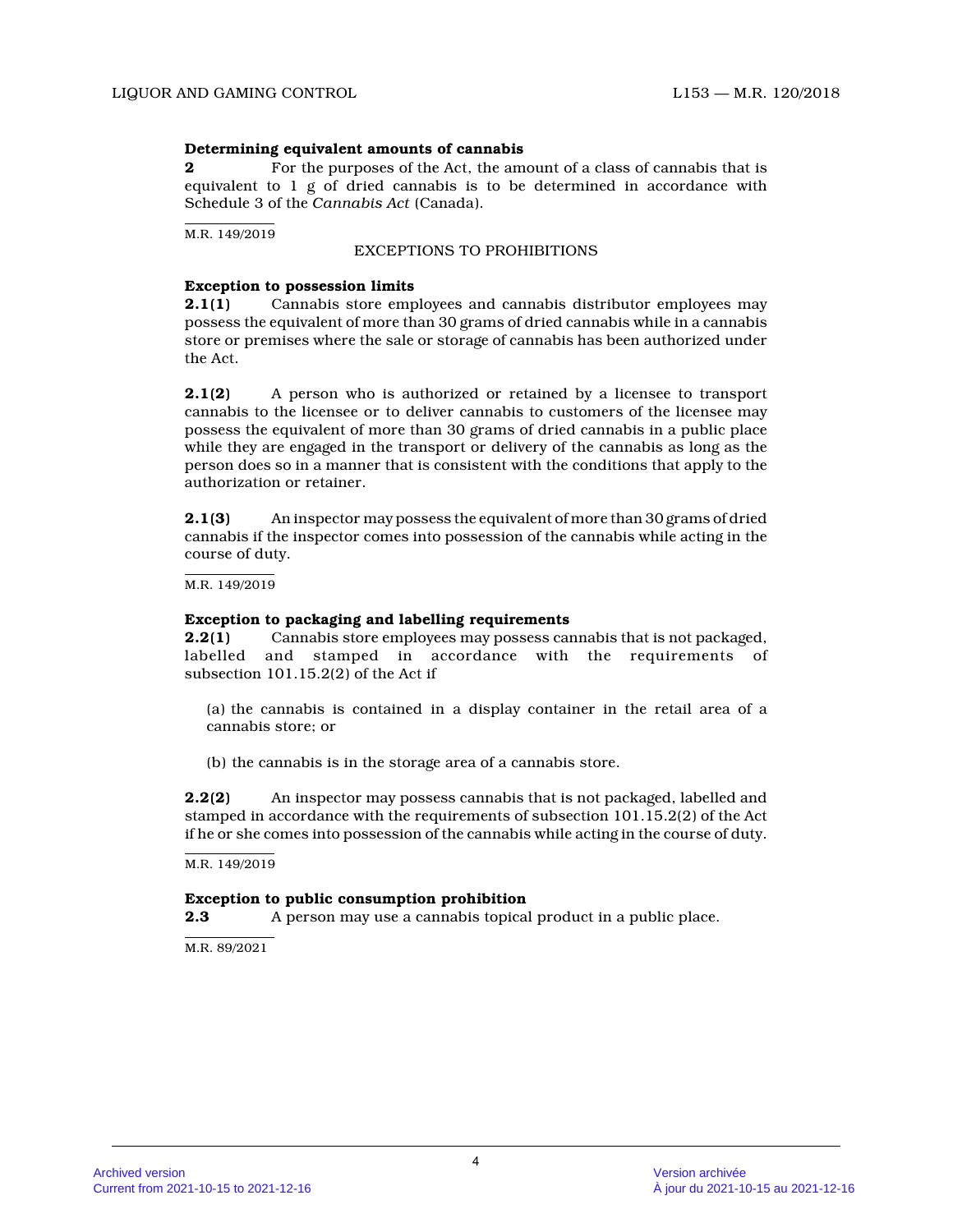# CANNABIS STORES

# SECURITY MEASURES AT CANNABIS STORES

# **Security measures at age-restricted cannabis stores**

**3** The licensee of an age-restricted cannabis store must ensure that

(a) commercial-grade locks are installed on all exterior doors of the cannabis store and the perimeter of the store is secured in a manner that prevents unauthorized access; and

(b) a monitored security alarm system is in operation at all times that detects power outages, unauthorized entry to the cannabis store and any attempts to tamper with the alarm system.

# **Security measures at controlled-access cannabis stores**

**4(1)** The licensee of a controlled-access cannabis store that is located within larger premises which are not operated by the licensee must comply with section 3 in relation to the controlled-access cannabis store .

**4(2)** If a controlled-access cannabis store is located within larger premises operated by the licensee,

(a) section 3 applies to the larger premises operated by the licensee; and

(b) the perimeter of all parts of the cannabis store must be secured in a manner that prevents unauthorized access at all times when the cannabis store is closed.

# **Video surveillance**

**5(1)** A licensee must ensure that a video surveillance system is in continuous operation at the cannabis store.

**5(2)** The video surveillance system at the cannabis store must

(a) record all interior areas of the cannabis store, including the storage area;

(b) record all exterior entrances to the cannabis store or, if the cannabis store is located within larger premises operated by the licensee, all exterior entrances to those premises;

(c) record the area of the cannabis store where sale transactions are concluded;

(d) produce a clear colour image of all areas under surveillance and be capable of reproducing clear colour images from surveillance recordings; and

(e) provide a date and time stamp on each recorded frame.

**5(3)** A licensee must retain all video surveillance recordings for the period specified by the executive director.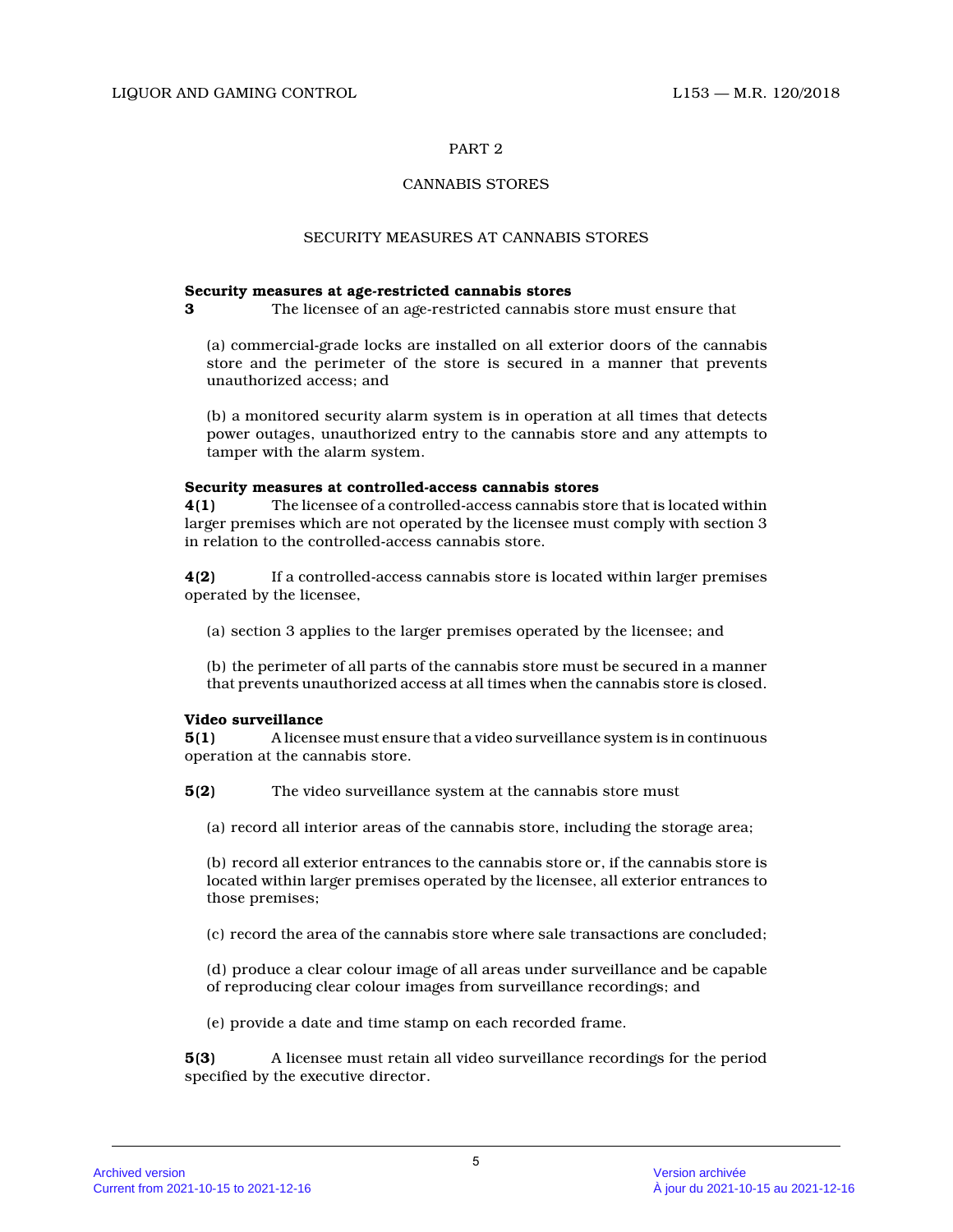**5(4)** A licensee must post a sign in a prominent location within the cannabis store that advises that a video surveillance system is in operation at the cannabis store.

# **Restricted access to storage area**

**6(1)** The storage area of a cannabis store must be locked at all times when cannabis store employees or other authorized persons do not require access to the storage area.

**6(2)** Subject to subsection (3), only cannabis store employees may enter or access the storage area of the cannabis store.

**6(3)** A person who is not a cannabis store employee may enter or access the storage area if

(a) prior to entering or accessing the storage area, the person presents identification that confirms their name to a cannabis store employee; and

(b) the person is accompanied at all times by a cannabis store employee.

# DISPLAY AND SALE OF CANNABIS

# **Sale of cannabis plants and seeds prohibited**

**7** A licensee must not sell live cannabis plants or viable cannabis seeds.

# **Cannabis display requirements**

**8(1)** Subject to subsection (2), all cannabis in the retail area of the cannabis store must be kept in locked cases or containers that can be opened or accessed only by cannabis store employees.

**8(2)** The licensee of an age-restricted cannabis store may keep cannabis in a display container in the retail area of the cannabis store if

(a) the display container is chained or permanently secured in a manner that ensures that it cannot be removed from the store; o r

(b) cannabis store employees keep the display container in their possession at all times when showing it to customers.

# **Handling cannabis prior to purchase prohibited**

**9** A licensee must ensure that customers at the cannabis store are not able to handle cannabis at any time before it has been purchased.

# **Cannabis must remain in original packaging**

**10** Except as permitted by section 11, a licensee must ensure that all cannabis in the cannabis store remains in the same unopened packaging as when it was delivered to the cannabis store.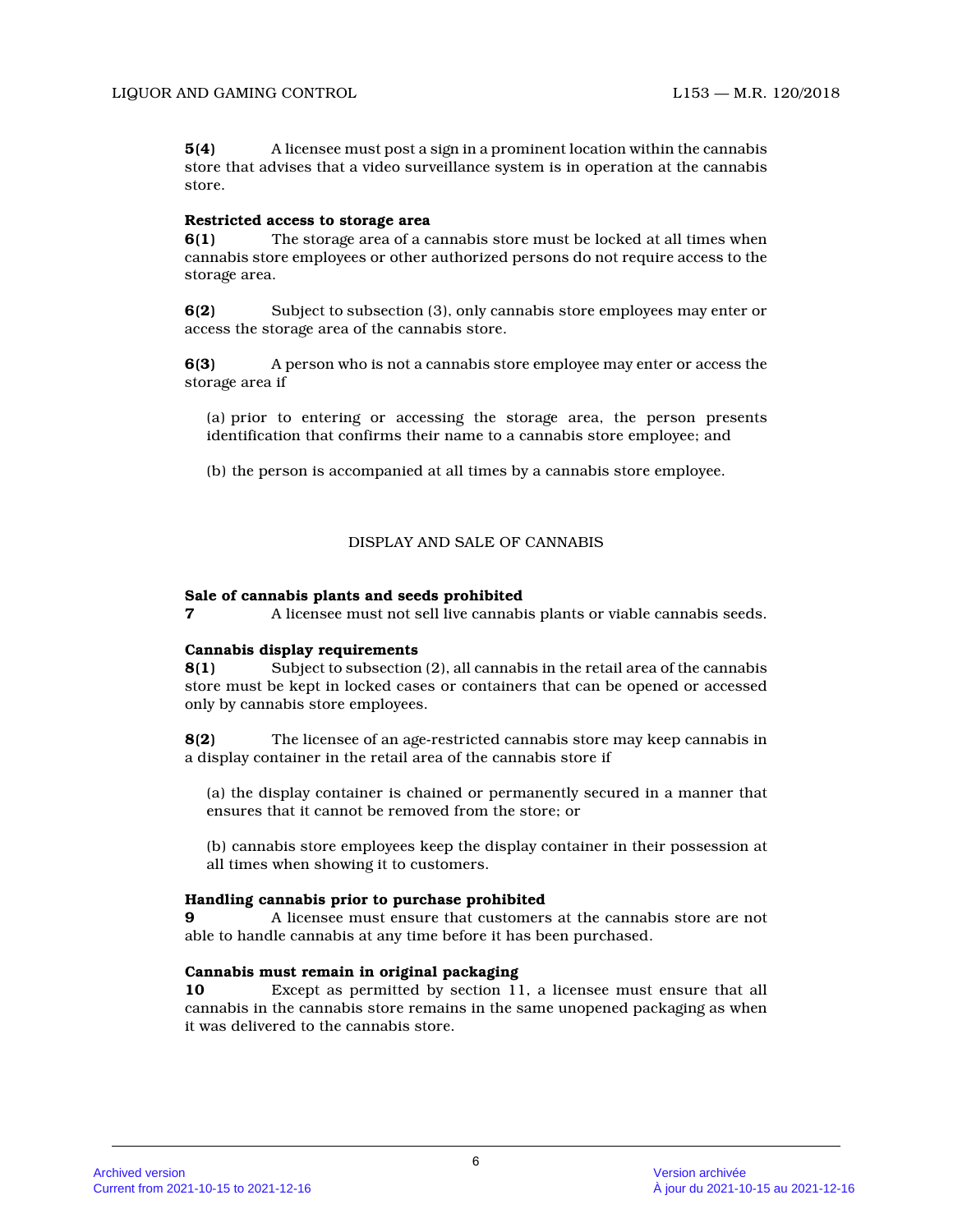# **Cannabis in display containers**

**11(1)** The licensee of an age-restricted cannabis store may remove cannabis from its original package and place it in a display container in the retail area of the cannabis store.

**11(2)** Cannabis that was in a display container must not be sold by a licensee.

# **Product and pricing information in controlled-access store**

**12(1)** Except as permitted under subsection (2), the licensee of a controlled-access cannabis store must not display any promotional information respecting cannabis within the cannabis store.

**12(2)** The licensee of a controlled-access cannabis store may post signs in the store that list the cannabis offered for sale and the applicable price.

# **Cannabis must be sold in original package**

**13** A licensee may sell cannabis only if

(a) it is in the same packaging as when it was delivered to the cannabis store;

(b) the original packaging has not been opened, unsealed or damaged in any way; and

(c) all labels on the original packaging are in place, have not been modified in any way and are not obscured.

# **Maximum amount of cannabis that may be sold**

**14** A licensee must not sell more than 30 g of dried cannabis, or an equivalent amount of one or more other classes of cannabis to a person in a single transaction.

# **Sale of cannabis by employees**

**15** A licensee must not allow any person other than a cannabis store employee to sell cannabis in the cannabis store.

# **Completing transactions at controlled-access cannabis store**

**16** The licensee of a controlled-access cannabis store must ensure that all purchases are concluded at the cannabis store before the customer leaves with the cannabis in their possession.

PROOF OF AGE

# **Proof of age**

**17(1)** If a person who appears to be under 19 years of age

(a) attempts to enter an age-restricted cannabis store; or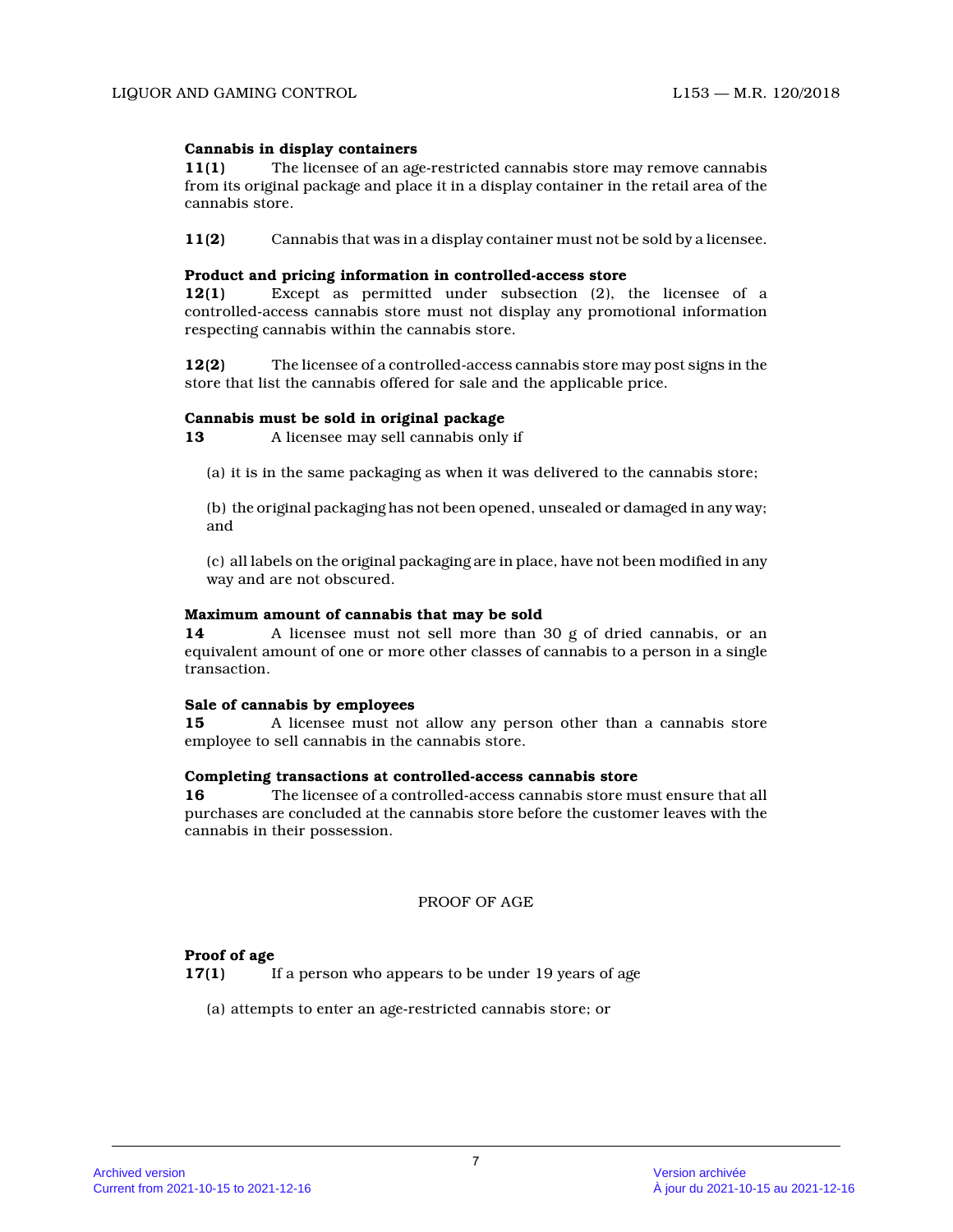(b) attempts to purchase cannabis at a cannabis store;

a cannabis store employee must require that person to produce one of the authorized types of identification set out in subsection (2) that confirms that the person is 19 years of age or older.

**17(2)** A person who is required to produce identification under subsection (1) must produce one of the following types of identification that belongs to the person:

(a) a valid passport;

(b) a valid driver's licence;

(c) a valid identification card issued by Manitoba Public Insurance;

(d) a valid Secure Certificate of Indian Status issued by the Government of Canada;

(e) two valid pieces of government-issued identification, with at least one piece of identification containing a photograph of the person.

**17(3)** If the person refuses or is unable to produce the required identification, the cannabis store employee must require the person to leave the cannabis store and must not sell cannabis to the person.

# REMOTE ORDERS AND DELIVERY

#### **Online sales**

**18** A licensee may only accept online remote orders that are submitted to a website operated by the licensee.

# **Age verification**

**19** A licensee must ensure that all measures specified by the executive director to prevent persons under 19 years of age from submitting remote orders are employed at the cannabis store.

#### **Payment prior to delivery**

**20** Payment for remote orders must be processed by the licensee before the cannabis is sent for delivery from the cannabis store.

#### **Packaging requirements**

**21** A licensee must ensure that all cannabis is delivered to a purchaser in a package that

(a) prevents persons from viewing the contents of the package without opening the package;

(b) is sealed so that the cannabis cannot be removed from the package without breaking the seal;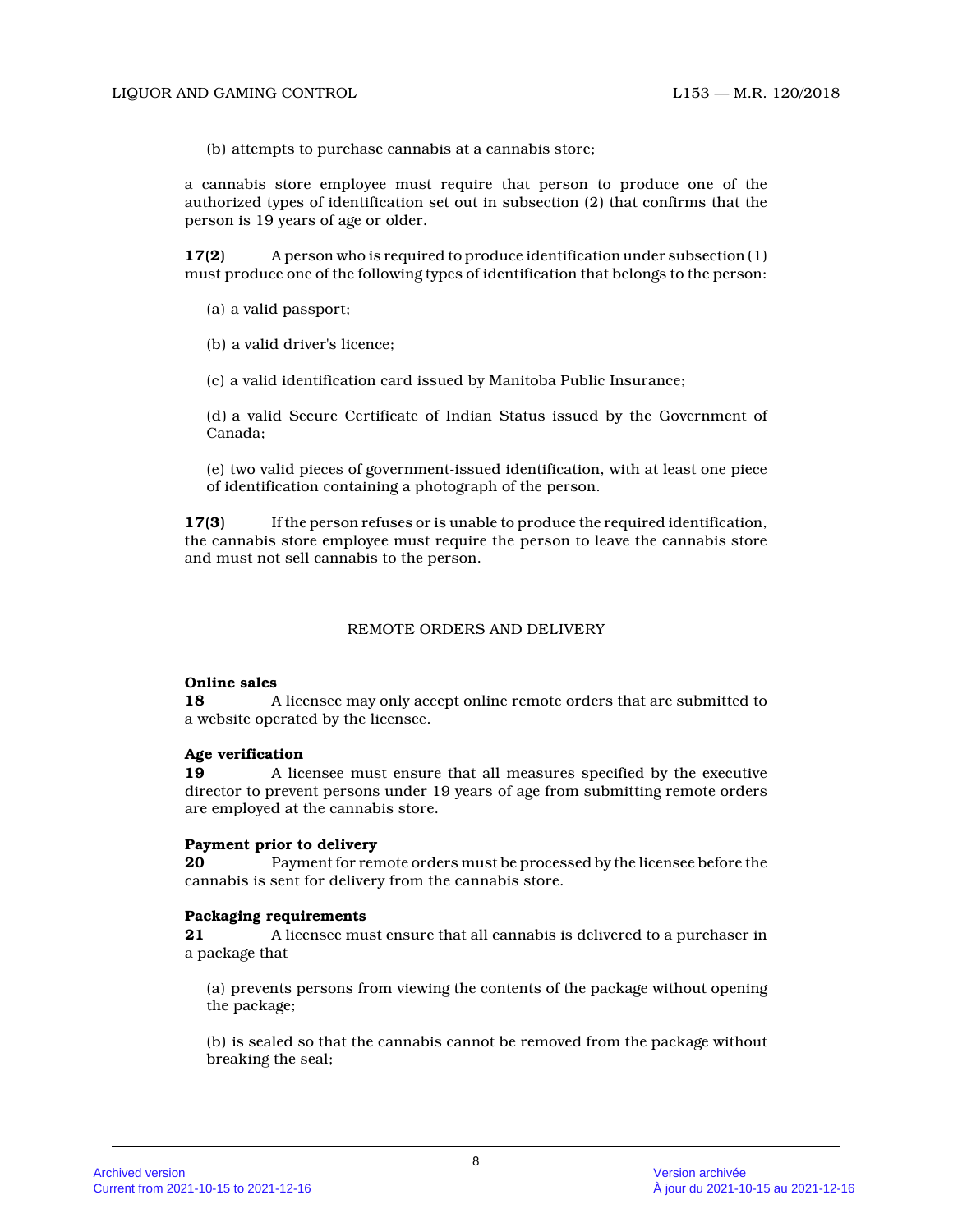(c) is constructed of material and designed so that it will not open while being transported; and

(d) prevents the escape of cannabis odour.

### **Delivery requirements**

**22(1)** A licensee must ensure that all deliveries of cannabis to customers comply with requirements specified by the executive director.

**22(2)** A licensee must not place more than 30 g of dried cannabis, or an equivalent amount of one or more other classes of cannabis, in a single package for delivery to a customer.

# INVENTORY AND SALES RECORDS

### **Inventory management system**

**23** A licensee must maintain an inventory management system that

- (a) tracks cannabis inventory at the cannabis store on an ongoing basis;
- (b) has a point-of-sale system;

(c) enables the tracking of cannabis inventory by universal product code (UPC); and

(d) identifies all cannabis available for sale and cannabis that cannot be sold.

#### **Inventory records**

**24** A licensee must maintain records, for a period specified by the executive director, respecting the following:

- (a) cannabis received;
- (b) cannabis available for sale;

(c) cannabis that is not available for sale due to usage in display containers, damage to packaging or quality control issues;

- (d) cannabis subject to recall;
- (e) cannabis sold, based on universal product code (UPC);
- (f) any additional matters specified by the executive director.

# **Reporting on inventory**

**25(1)** A licensee must provide the executive director with reports on the matters set out in section 24, in the form and by a deadline specified by the executive director.

**25(2)** A licensee must notify the executive director as soon as reasonably practicable after discovering any inventory discrepancies.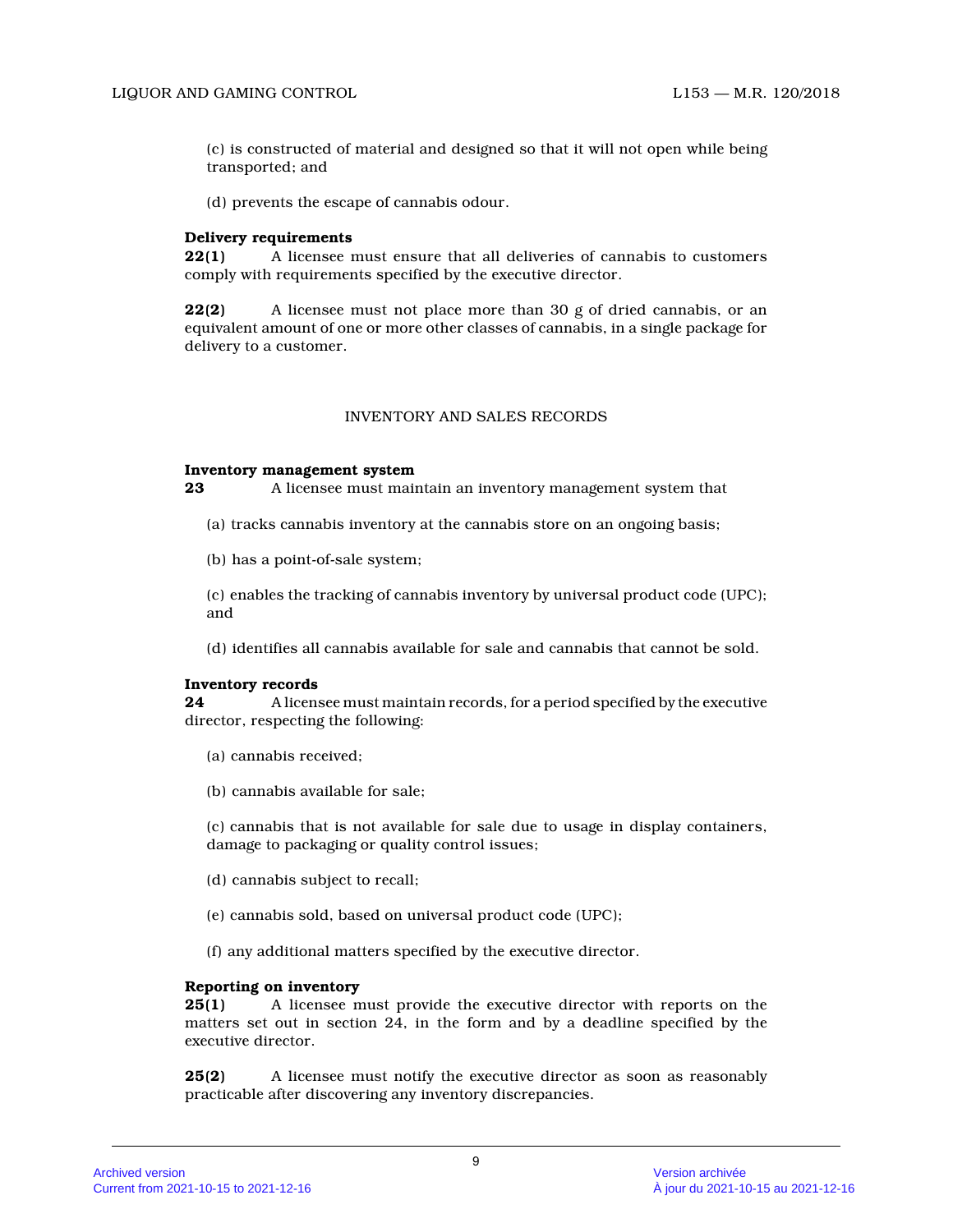# **Inventory and sales records**

**26** A licensee must keep records of all inventory counts and sales and supporting documentation for two years.

# MISCELLANEOUS PROVISIONS RE CANNABIS STORES

# **Posting licence**

**27(1)** A licensee must keep the retail cannabis licence posted in a conspicuous place in the cannabis store.

**27(2)** A licensee that operates a website must post the retail cannabis licence number in a conspicuous place on the website.

# **Off-site storage location requirements**

**28(1)** A licensee may store cannabis at a location outside the cannabis store only if the executive director has given written approval authorizing cannabis storage at that location.

**28(2)** Sections 3, 5 and 6 apply, with necessary changes, to an authorized off-site storage location.

# **Sale of organic solvents prohibited**

**29(1)** A licensee must not sell organic solvents at the cannabis store.

**29(2)** In subsection (1), **"organic solvent"** means an organic compound that is explosive or highly flammable, including petroleum naptha and compressed liquid hydrocarbons such as butane, isobutane, propane and propylene.

# **Materials to purchasers**

**30** A licensee must ensure that every purchaser of cannabis receives written materials respecting cannabis that have been approved by the authority.

# **No return of cannabis**

**31** A licensee must not accept a return of cannabis, except in the case of cannabis that is the subject of a recall.

# **Treatment of cannabis that cannot be sold**

**32(1)** A licensee must keep in a separate part of the storage area all cannabis that cannot be sold because it has been used in display containers, its packaging has been damaged or due to quality control issues.

**32(2)** A licensee must dispose of all cannabis referred to in subsection (1) in the manner specified by the executive director.

# **Employee and storage area access records**

**33(1)** A licensee must keep a daily record of

(a) the cannabis store employees who are on duty that day; and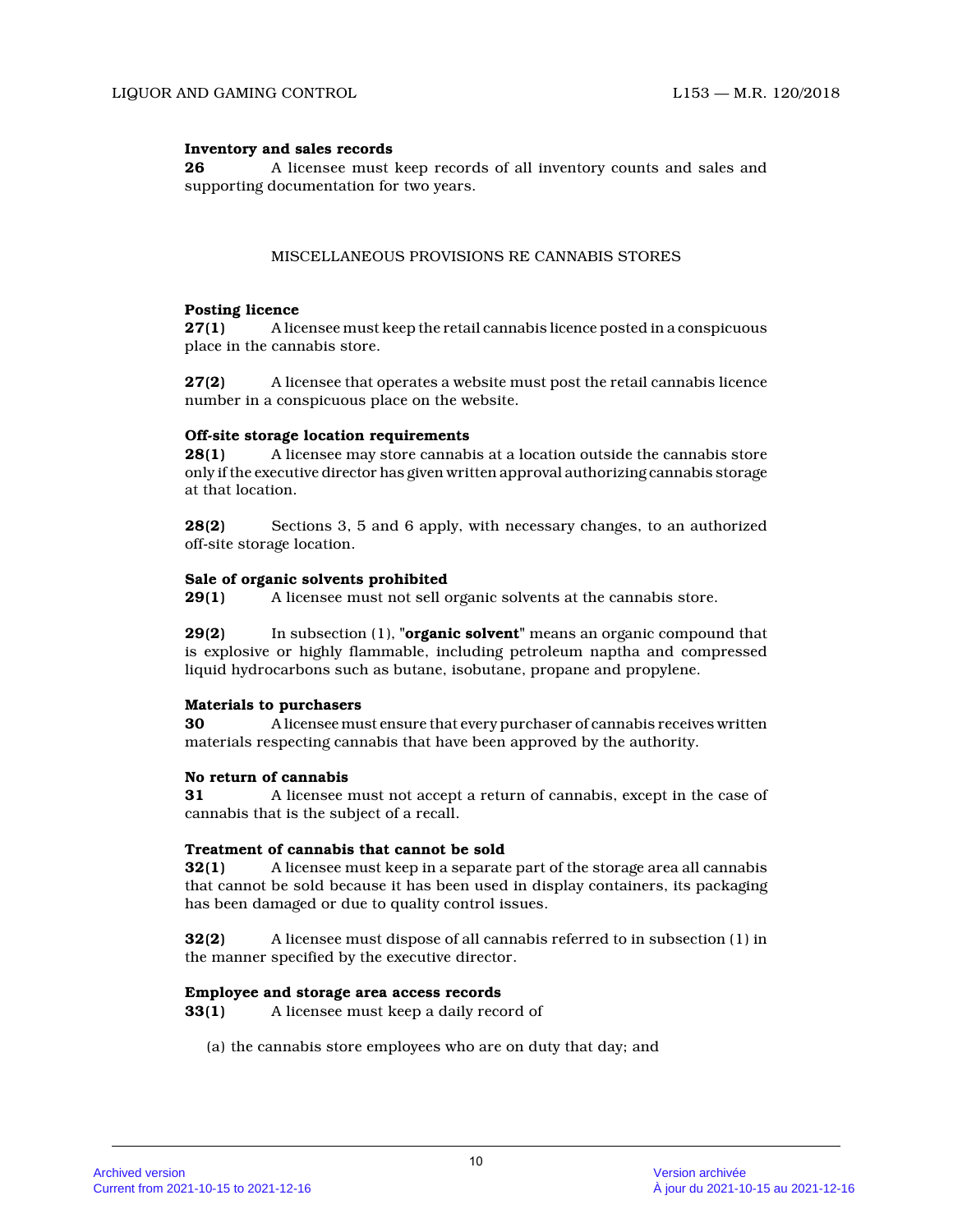(b) the name of any person who is not a cannabis store employee who enters or accesses the storage area that day, and the time that person entered or accessed the storage area.

**33(2)** A licensee must retain the records required under subsection (1) for the period specified by the executive director.

# **Employment of young persons**

**34(1)** The licensee of an age-restricted cannabis store must not employ any person under 19 years of age.

**34(2)** The licensee of a controlled-access cannabis store must ensure that only employees who are 19 years of age or older may be involved in the sale, handling or transportation of cannabis.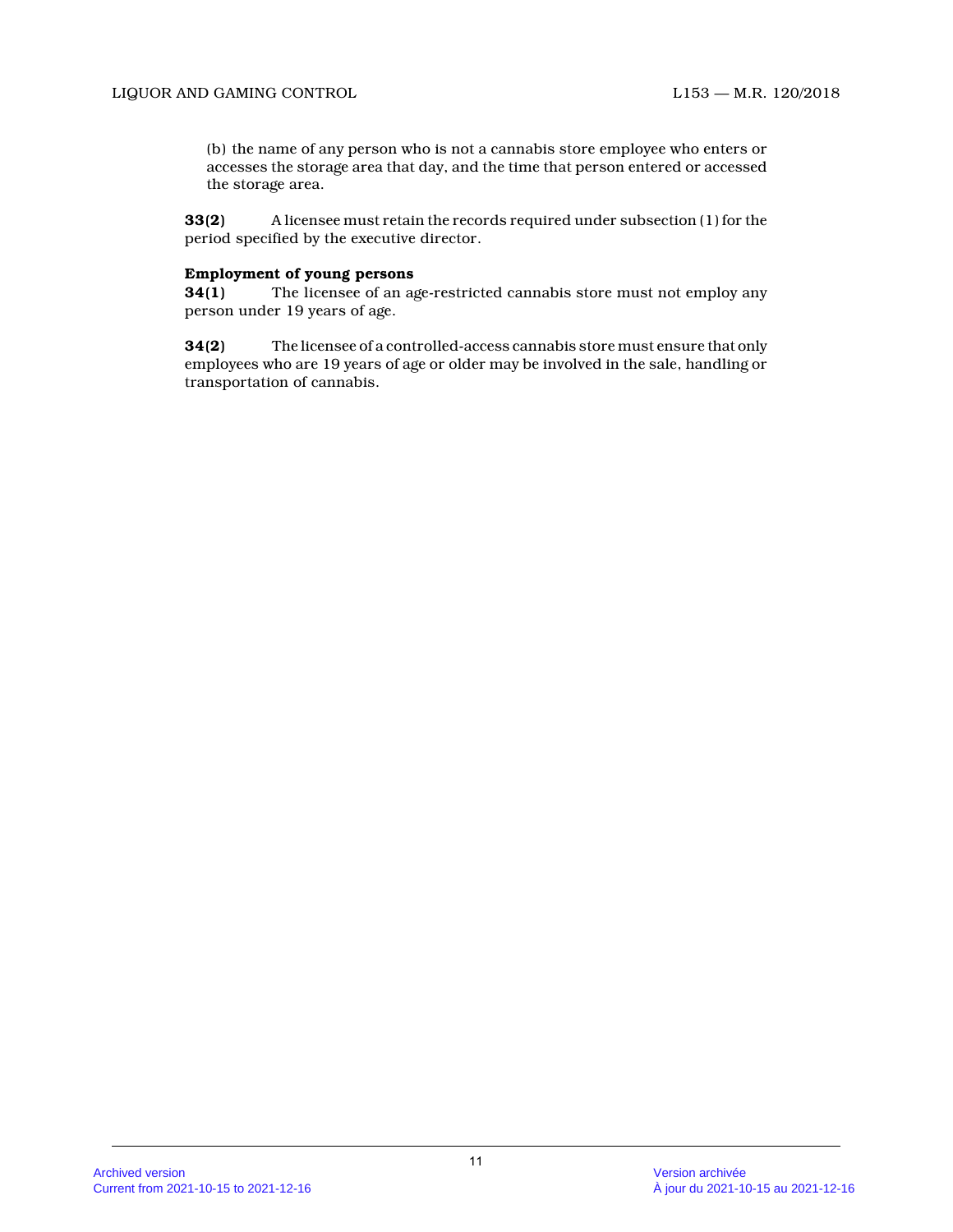# CANNABIS DISTRIBUTORS

# SECURITY MEASURES

# **Storage facility approval required**

**35** A licensee may store cannabis only at a location that has been approved by the executive director.

### **Security measures at cannabis storage facility**

**36** Sections 3 and 5 apply, with necessary changes, to a cannabis storage facility operated by a licensee.

# **Restricted access to storage facility**

**37(1)** Subject to subsection (2), only cannabis distributor employees may enter or access a cannabis storage facility operated by a licensee.

**37(2)** A person who is not a cannabis distributor employee may enter a cannabis storage facility operated by a licensee if

(a) prior to entering or accessing the storage facility, the person presents identification that confirms their name to a cannabis distributor employee; and

(b) the person is accompanied at all times by a cannabis distributor employee.

# **Employee and storage facility access records**

**38(1)** A licensee who operates a cannabis storage facility must keep a daily record of

(a) the cannabis distributor employees who are on duty at the facility that day; and

(b) the name of any person who is not a cannabis distributor employee who enters the facility that day, and the time that person entered the facility.

**38(2)** A licensee must retain the records required under subsection (1) for the period specified by the executive director.

# **No employment of young persons**

**39** A licensee must not employ any person under 19 years of age.

# OPERATIONS

# **Cannabis to remain in original packaging**

**40** All cannabis delivered by a licensee to cannabis stores must be in the original packaging used by the cannabis producer.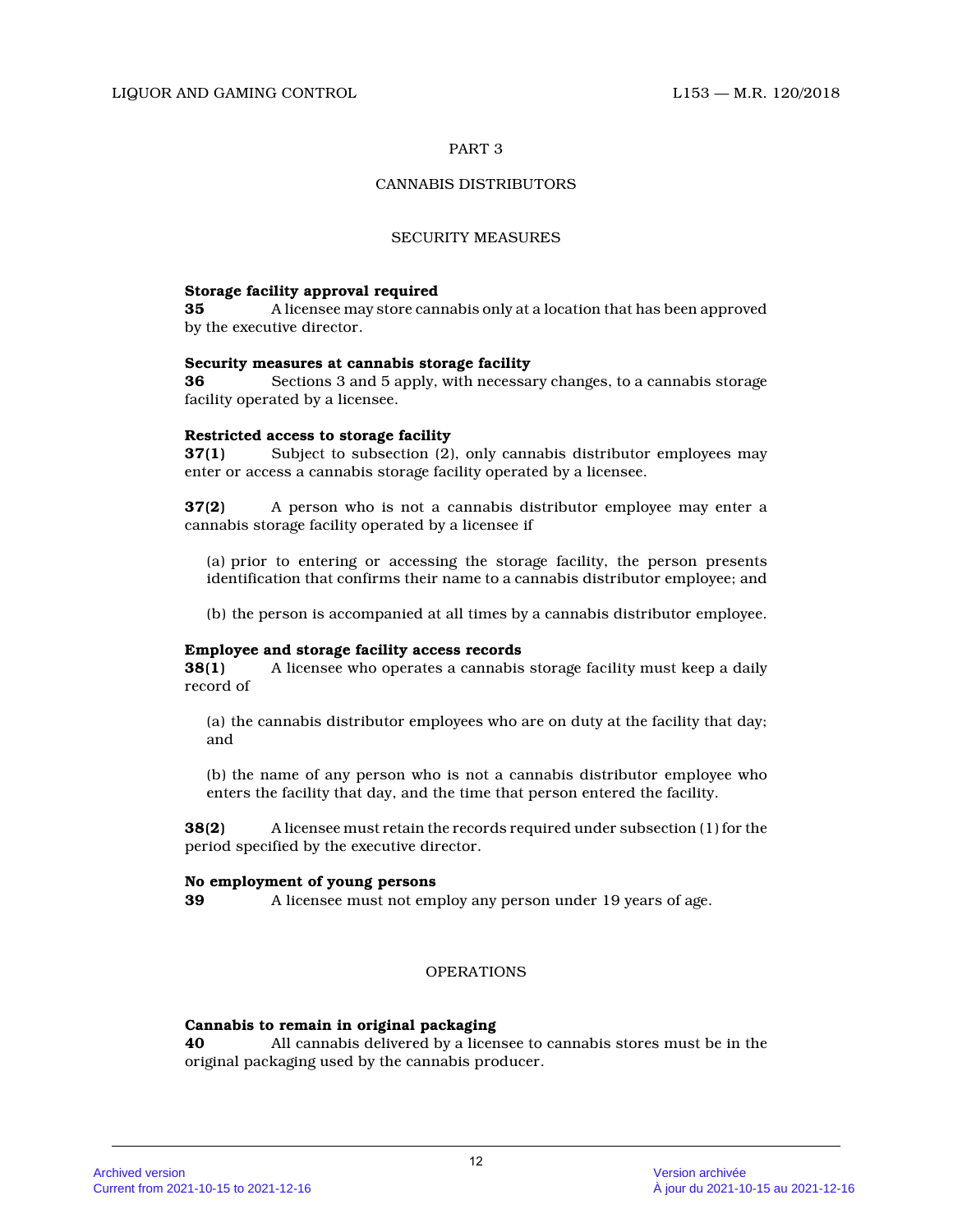# **Delivery requirements**

**41** A licensee must ensure that all deliveries of cannabis to cannabis stores comply with requirements specified by the executive director.

# **Disposal of cannabis that cannot be sold**

**42** A licensee must dispose, in the manner specified by the executive director, of all cannabis that cannot be sold at a cannabis store because it has been used in display containers, its packaging has been damaged or due to quality control issues.

# RECORDS AND REPORTING

### **Inventory management system**

**43** A licensee must maintain an inventory management system that

(a) tracks cannabis inventory on an ongoing basis;

(b) enables the tracking of cannabis inventory by universal product code (UPC); and

(c) identifies all cannabis available for sale and cannabis that cannot be sold.

### **Inventory records**

**44(1)** A licensee must maintain records, for a period specified by the executive director, respecting the following:

- (a) cannabis received;
- (b) cannabis available for sale;
- (c) cannabis used by the licensee for promotional or marketing purposes;

(d) cannabis that is not available for sale due to damage to packaging or quality control issues;

(e) cannabis subject to recall;

- (f) cannabis sold, based on universal product code (UPC);
- (g) any additional matters specified by the executive director.

**44(2)** The records under subsection (1) must be maintained for a period specified by the executive director.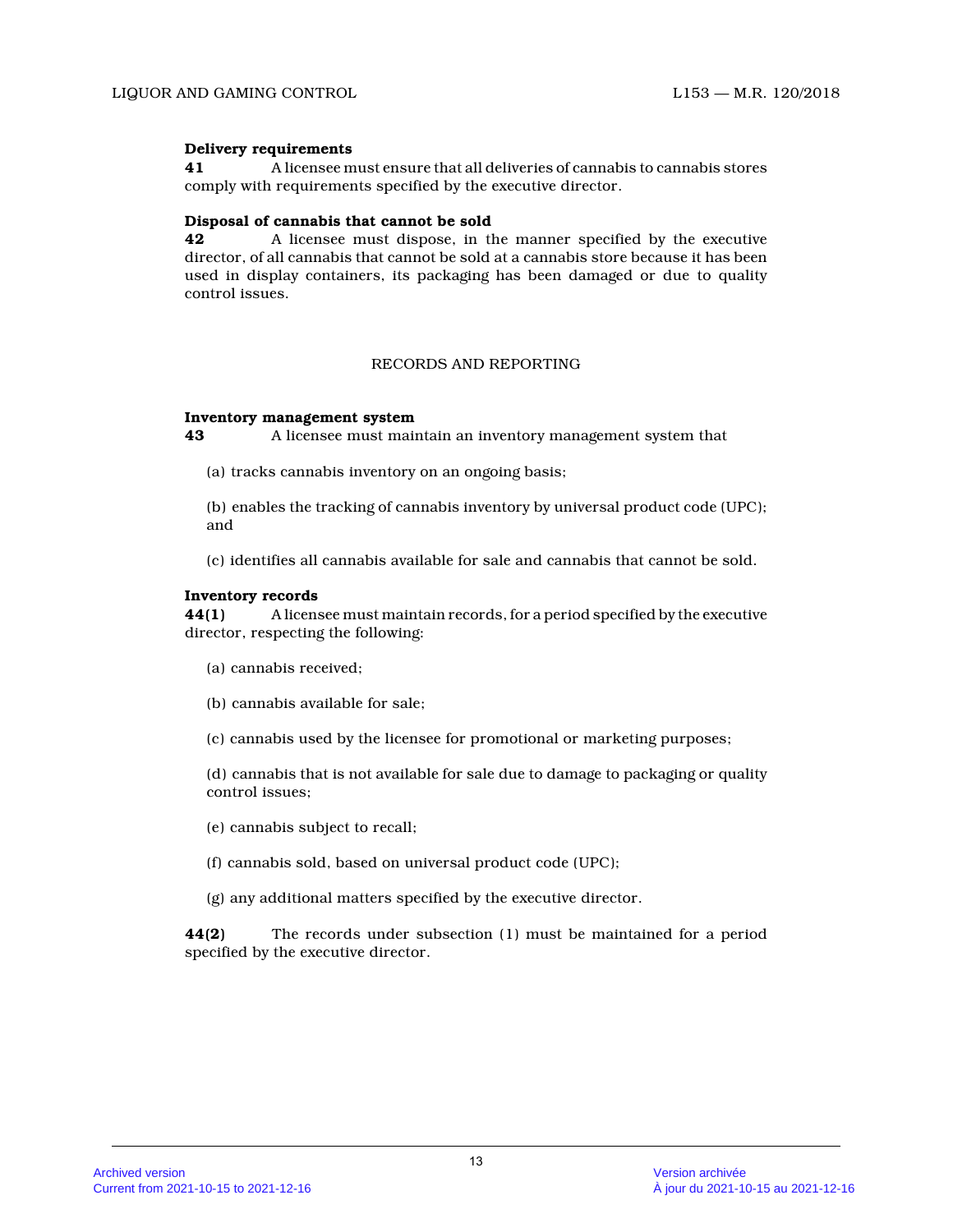# **Reporting on inventory**

**45(1)** A licensee must provide the executive director with reports on the matters set out in section 44, in the form and by a deadline specified by the executive director.

**45(2)** A licensee must notify the executive director as soon as reasonably practicable after discovering any inventory discrepancies.

# **Inventory and sales records**

**46** A licensee must keep records of all inventory counts and sales and supporting documentation for the current year and the two previous years.